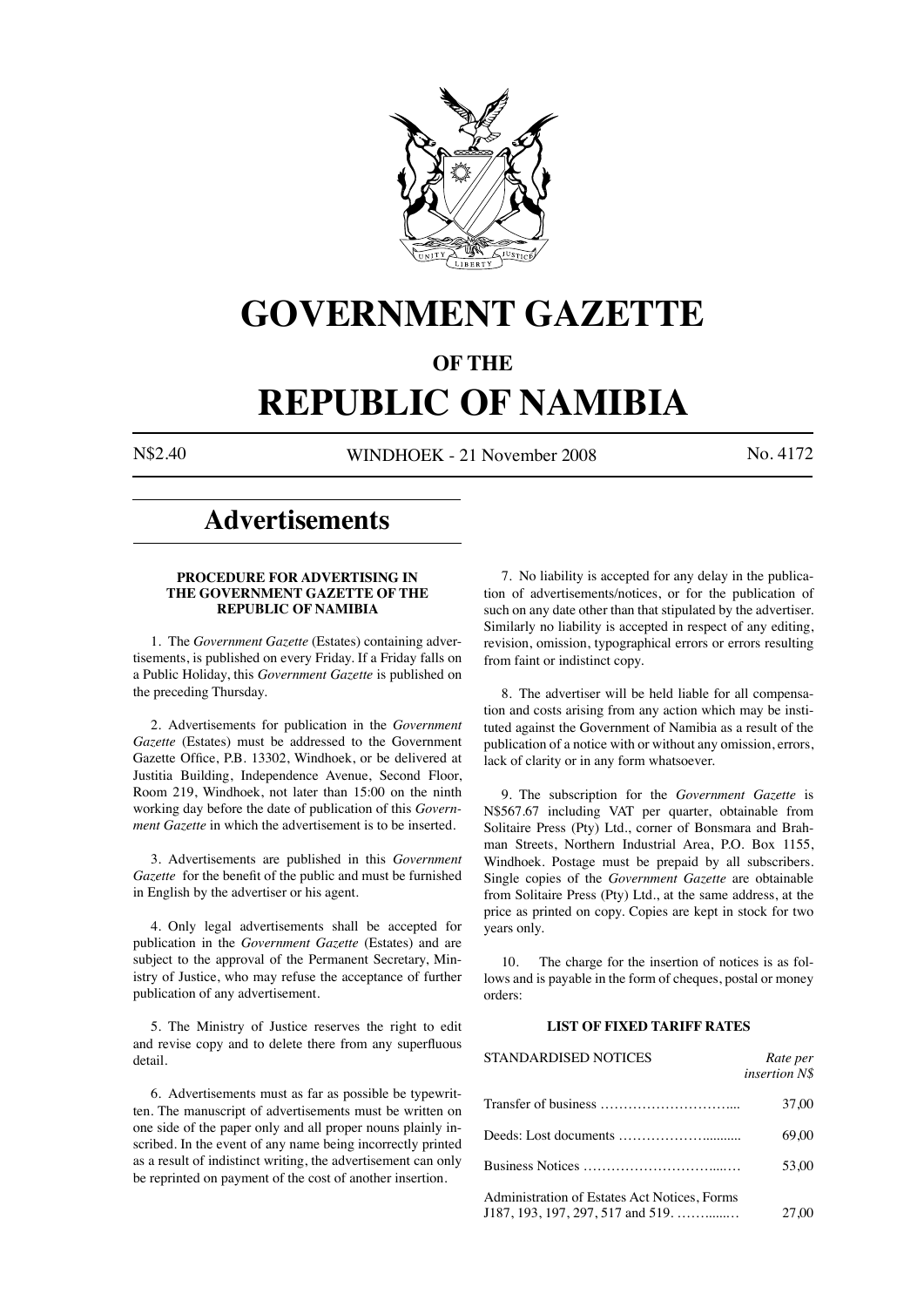| Insolvency Act and Company Act Notices:                                                                                                                | 48,00  |
|--------------------------------------------------------------------------------------------------------------------------------------------------------|--------|
| N.B. Forms 2 and 6 additional statements according<br>to word count table, added to the basic tariff.                                                  |        |
|                                                                                                                                                        | 333,00 |
| Naturalisation notices (including a reprint for the                                                                                                    | 27,00  |
| Unclaimed moneys - only in the <i>Government</i><br>Gazette, closing date 15 January (per entry of                                                     |        |
|                                                                                                                                                        | 13,00  |
|                                                                                                                                                        | 53,00  |
|                                                                                                                                                        | 27,00  |
| <b>NON-STANDARDISED NOTICES</b>                                                                                                                        |        |
| Company notices:                                                                                                                                       |        |
| Short notices: Meetings, resolutions, offers of<br>compromise, conversions of companies, voluntary<br>windings-up, etc.: closing of members' registers |        |
| for transfer and/or declarations of dividends                                                                                                          | 120.00 |
| Declaration of dividends with profit statements,                                                                                                       | 267,00 |
| Long notices: Transfers, changes in respect of<br>shares or capital, redemptions, resolutions,                                                         |        |

### **FORM J 187**

### **LIQUIDATION AND DISTRIBUTION ACCOUNTS IN DECEASED ESTATES LYING FOR INSPECTION**

voluntary liquidations …………………............. 373,00

In terms of section  $35(5)$  of Act 66 of 1965, notice is hereby given that copies of the liquidation and distribution accounts (first and final, unless otherwise stated) in the estates specified below will be open for the inspection of all persons interested therein for a period of 21 days (or shorter or longer if specially stated) from the date specified or from the date of publication hereof, whichever may be the later, and at the offices of the Master and Magistrate as stated.

Should no objection thereto be lodged with the Master concerned during the specified period, the executor will proceed to make payments in accordance with the accounts.

 680/2008 GOUS Johannes Abram, 35061900170, Windhoek, Namibia. First and Final Liquidation Account. Windhoek. E.A. Kubirske, agent for the Executors, c/o Keller & Neuhaus Trust Co (Pty) Ltd, P.O. Box 156, Windhoek, Namibia.

920/2008 CAMPBELL Oswald Alfons, 600210020- 0347, Swakopmund. Helga Campbell, 59092400157. Swakopmund. Windhoek. Bank Windhoek Limited (Trust Department), P.O. Box 15, Windhoek.

 29/2008 NANGOLO Frans, 52051100128, Erf 3424, Okaryande Street, Okuryangava. Windhoek. Titus Ipumbu Legal Practitioners, P.O. Box 25095, Windhoek.

581/2008 GUEDES QUINHONES Octavio Jose Barroso De Oliveira, 5 February 1946, Erf 1672, Hochland Park, Windhoek, Namibia. Tjitemisa & Associates, No. 5 Webb Street, Windhoek North, Windhoek, Namibia.

| Liquidators' and other appointees' notices       | 120.50<br>80.00 |
|--------------------------------------------------|-----------------|
|                                                  |                 |
|                                                  | 120.00          |
| <b>SALES IN EXECUTION AND OTHER PUBLICSALES:</b> |                 |
|                                                  | 207.00          |
| Public auctions, sales and tenders:              |                 |
|                                                  | 69.00           |
|                                                  | 171.00          |
|                                                  | 253.00          |
| ORDERS OF THE COURT                              |                 |

| Provisional and final liquidations or                  |        |
|--------------------------------------------------------|--------|
|                                                        |        |
| Reduction of change in capital mergers, offers         |        |
|                                                        | 157.00 |
| Judicial managements, <i>curator bonis</i> and similar |        |
|                                                        | 373.00 |
|                                                        | 48.00  |
| Supersession and discharge of petitions (J.158)        | 40,00  |

11. The charge for the insertion of advertisements other than the notices mentioned in paragraph 10 is at the rate of N\$13,00 per cm double column. (Fractions of a cm must be calculated as a cm).

12. No advertisements shall be inserted unless the charge is prepaid. Cheques, drafts, postal or money orders must be made payable to the Ministry of Justice, Private Bag 13302, Windhoek.

 9/2008 MUNEJANDA Claudia, 25082800167, District of Gobabis, Namibia. District Gobabis. Windhoek. Muorua & Associates, Continental Building, 2nd floor, Windhoek.

654/2007 VAN WYK Enna, 3906240200046, Erf No. 793, Garmet Street, Tamariskia, Swakopmund. Swakopmund. Windhoek. Bazuin-Halberstadt Legal Practitioners, No. 7 Hugo Hahn Street, P.O. Box 11488, Klein Windhoek.

 69/2007 MEINERT Hildegard, 1509160100077, 91 Tünschel Street, Windhoek. Amended First and Final. Harald Hect, c/o Financial Consulting Services cc, P.O. Box 9779, Windhoek.

103/2008 NAOBES Frieda, 6512190500154. Bengo Investment cc, P.O. Box 80597, Olympia, Windhoek.

204/2006 SHIPALANGA Gabriel, 6609041100486. Bengo Investment cc, P.O. Box 80597, Olympia, Windhoek.

686/2003 BAMPTON Lissie (Katriena), 45100608- 00029, Erf 3284, Khomasdal, Windhoek. Windhoek. Windhoek. Bengo Investment cc, P.O. Box 80597, Olympia, Windhoek.

285/2008 JULIUS Henry Thomas, 67071510059, Keetmanshoop. Jeanetta Katrina Julius, 70021200742. Bengo Investment cc, P.O. Box 80597, Olympia, Windhoek.

896/2008 TARUMBWA Evans Christopher Munyaradzi, 6606115855080, Erf 1686, Windhoek. Sigrid Tarumbwa, 6706130600235. Bengo Investment cc, P.O. Box 80597, Olympia, Windhoek.

132/2008 VAN ZYL Abraham Stephanus, 33060- 80100152, Farm Lantana, Mariental District. Mariental. Windhoek. C.F. Davids, Advance Estate and Financial Services (Pty) Ltd, P.O. Box 86568, Eros, Windhoek.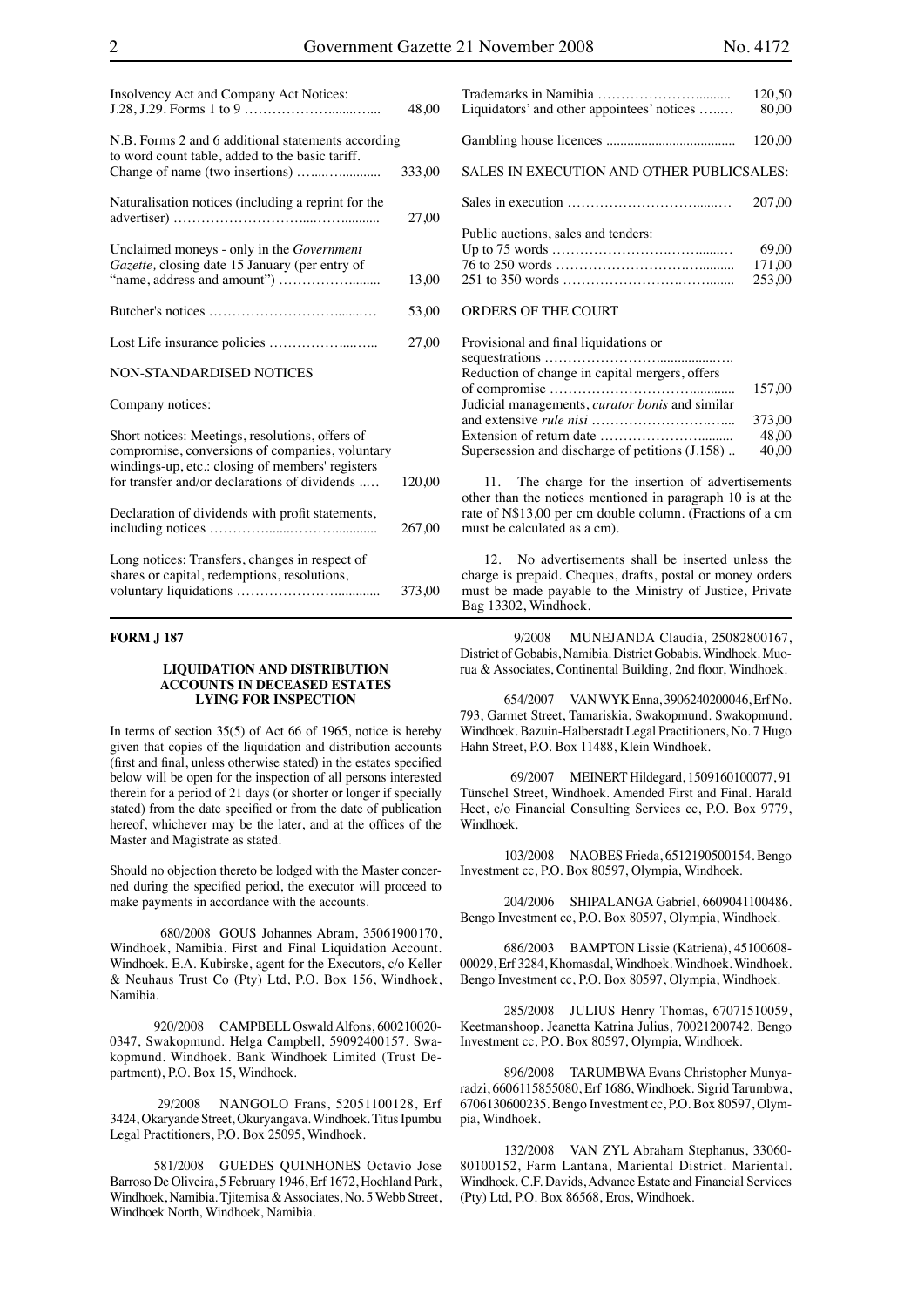1203/2008 JANSE VAN RENSBURG Wilhelmina Devina Jacoba, 280307004040, Windhoek. Namibia. Windhoek. K. Nieft, Executor, c/o Keller & Neuhaus Trust Co (Pty) Ltd, P.O. Box 156, Windhoek, Namibia.

728/2007 LIWEROUS Anton, 21072100061, Tseiblaagte, Keetmanshoop, Namibia. Keetmanshoop. Windhoek. E.A. Kubirske, agent for the Executor, c/o Keller & Neuhaus Trust Co (Pty) Ltd, P.O. Box 156, Windhoek, Namibia.

 $\overline{\phantom{a}}$ 

### **FORM J 193**

### **NOTICE TO CREDITORS IN DECEASED ESTATES**

All persons having claims against the estates mentioned below are hereby called upon to lodge their claims with the executors concerned, within 30 days (or otherwise as indicated) calculated from the date of publication hereof. The information is given in the following order: Estate number, surname and Christian names, date of birth, identity number, last address, date of death; surviving spouse's names, surname, date of birth and identity number; name and address of executor or authorised agent, period allowed for lodgement of claims if other than 30 days.

780/2003 JUNIUS Raymond, Windhoek, 13 June 1942, 42061300154, Donkerhoek, District Rustenburg, RSA, 9 July 2001. Catharina Cornelia Junius, 30 August 1947, 4708300047085. F.A. Pretorius & Co., P.O. Box 31, Tsumeb, Namibia.

1198/2008 WHITE Maria Magrieta, Windhoek, 13 June 1942, 42061300154, Farm Uitsig 1039, Grootfontein District, 29 July 2008. F.A. Pretorius & Co., P.O. Box 31, Tsumeb, Namibia.

9/2008 MUNEJANDA Claudia, Windhoek, 25 August 1928, 25082800167, District of Gobabis, Namibia, 9 January 2006. Murorua & Associates, Continental Building, 2nd floor, Independence Avenue, Windhoek.

1143/2008 AOXAMUB Manfred Thomas, 7 February 1968, 68020700218, Erf No. 441, Emrald Street, Khomasdal, Windhoek, 26 July 2008. Elizabeth !Aoxamub, 30 September 1966, 66093000044. An Hans-Kaumbi, Ueitele & Hans Legal Practitioners, No. 28 Beethoven & Wagner Street, Windhoek-West, Windhoek, Namibia.

1430/2008 MUDJANIMA Matheus Mudjanima, Windhoek, 16 February 1953, 53021600220, Windhoek, 16 September 2008. Eunice Namatenya Mudjanima, 8 November 1954, 5411081100236. First National Trust, P.O. Box 448, Windhoek.

1273/2008 KERN Jürgen Berthold Walter, 15 April 1934, 3404150100242, Erf 2452, Windhoek, 4 Eike Street, Suiderhof, 10 September 2008. Erasmus & Associates, 362 Sam Nujoma Drive, Klein Windhoek, Windhoek.

1255/2008 KNOUWDS Andre, Windhoek, 15 July 1947, 47071500266, P.O. Box 449, Usakos, Namibia, 3 September 2008. Executrust (Pty) Ltd, P.O. Box 32098, Windhoek.

1498/2008 VON SEYDLITZ Berhard Albrecht Siegfried, Windhoek, 28 January 1924, 24012800094, Swakopmund, 13 September 2008. F.M. Oehl Trust cc, P.O. Box 90290, Windhoek, Namibia.

1001/2007 KALOMBE Tobias, Windhoek, 2 February 1960, 60020203292, Erf 3573, Katutura, Extension 14, 7 October 2007. Amalia Eita, 25 July 1964, 64072510057. A.J. van der Merwe, Fisher, Quarmby & Pfeifer, 1st floor, Swabou Building, Post Street Mall, P.O. Box 37, Windhoek.

1029/2008 SASS Anna Bertina, Windhoek, 16 May 1916, 1605160800150, Erf 4592, Khomasdal, Franc Street No. 22, 22 December 2002. A.J. van der Merwe, Fisher, Quarmby & Pfeifer, 1st floor, Swabou Building, Post Street Mall, P.O. Box 37, Windhoek.

1518/2008 BRENNER Karl Wilhelm, Windhoek, 10 January 1935, 35011000265, Flat No. 1 on the premises of the Karl Albrecht Oldage Home, Grootfontein, 21 October 2008. Frauke Anna Marga, 13 July 1940. Emeleo Trust Services, P.O. Box 1559, Rundu.

 $\overline{\phantom{a}}$  , where the contract of the contract of the contract of the contract of the contract of the contract of the contract of the contract of the contract of the contract of the contract of the contract of the contr

### **FORM 2**

### **MEETING OF CREDITORS IN SEQUESTRATED ES-TATES OR COMPANIES BEING WOUND UP Section 339 & 366 of the Companies Act 1973**

Pursuant to sections *forty-one* and *forty-two* of the Insolvency Act, 1936, notice is hereby given that a meeting of creditors will be held in the sequestrated estates or companies being wound up mentioned below, on the dates, at the times and places and for the purpose thereof.

Meetings in a town in which there is a Magistrate's office, will be held before the Master, elsewhere they will be held before the Magistrate. The particulars given in the following order: The number of estate/ company; the name and description of the estate/company; the date, hour and place of meeting and the purpose of the meeting.

W31/06 **Rhino Garments Namibia (Pty) Ltd** (In Liquidation). 26 November 2008, at 10h00 at the Office of the Master of the High Court, Windhoek. Special Meeting. Proof of claims. Investment Trust Co., (Pty) Ltd, P.O. Box 11267, Klein Windhoek.

W9/08 **Insolvent Estate: Christiaan Johannes & Heidi Horn**. 3 December 2008, at 10h00 at the Office of the Master of the High Court, Windhoek. Special Meeting. Proof of claims. Investment Trust Co., (Pty) Ltd, P.O. Box 11267, Klein Windhoek.

W18/07 **Insolvent Estate: Beulah (Magrietha Johanna) Jacobs**. 3 December 2008, at 10h00 at the Office of the Master of the High Court, Windhoek. Special Meeting. Proof of claims. Investment Trust Co., (Pty) Ltd, P.O. Box 11267, Klein Windhoek.

W16/07 **Insolvent Estate: Fransiena Dorathea Heyman**. 3 December 2008, at 10h00 at the Office of the Master of the High Court, Windhoek. Special Meeting. Proof of claims. Investment Trust Co., (Pty) Ltd, P.O. Box 11267, Klein Windhoek.

\_\_\_\_\_\_\_\_\_\_\_\_\_\_\_\_\_

#### **FORM 5**

### **PAYMENT OF DIVIDENDS AND COLLECTION OF CONTRIBUTIONS IN SEQUESTRATED ESTATES OR COMPANIES BEING WOUND UP**

The liquidation accounts and plans of distribution or contribution in the sequestrated estates or companies being wound up mentioned below having been confirmed on dates mentioned therein, notice is hereby given, pursuant to sub-section (1) of section one hundred and thirteen of the Insolvency Act, 1936, and section 409(2) of the Companies Act, 1973, that dividends are in the course of payment or contributions are in the course of collection in the said estates or companies as set forth below, and that every creditor liable to contribution is required to pay the trustee the amount for which he/she is liable at the address mentioned below.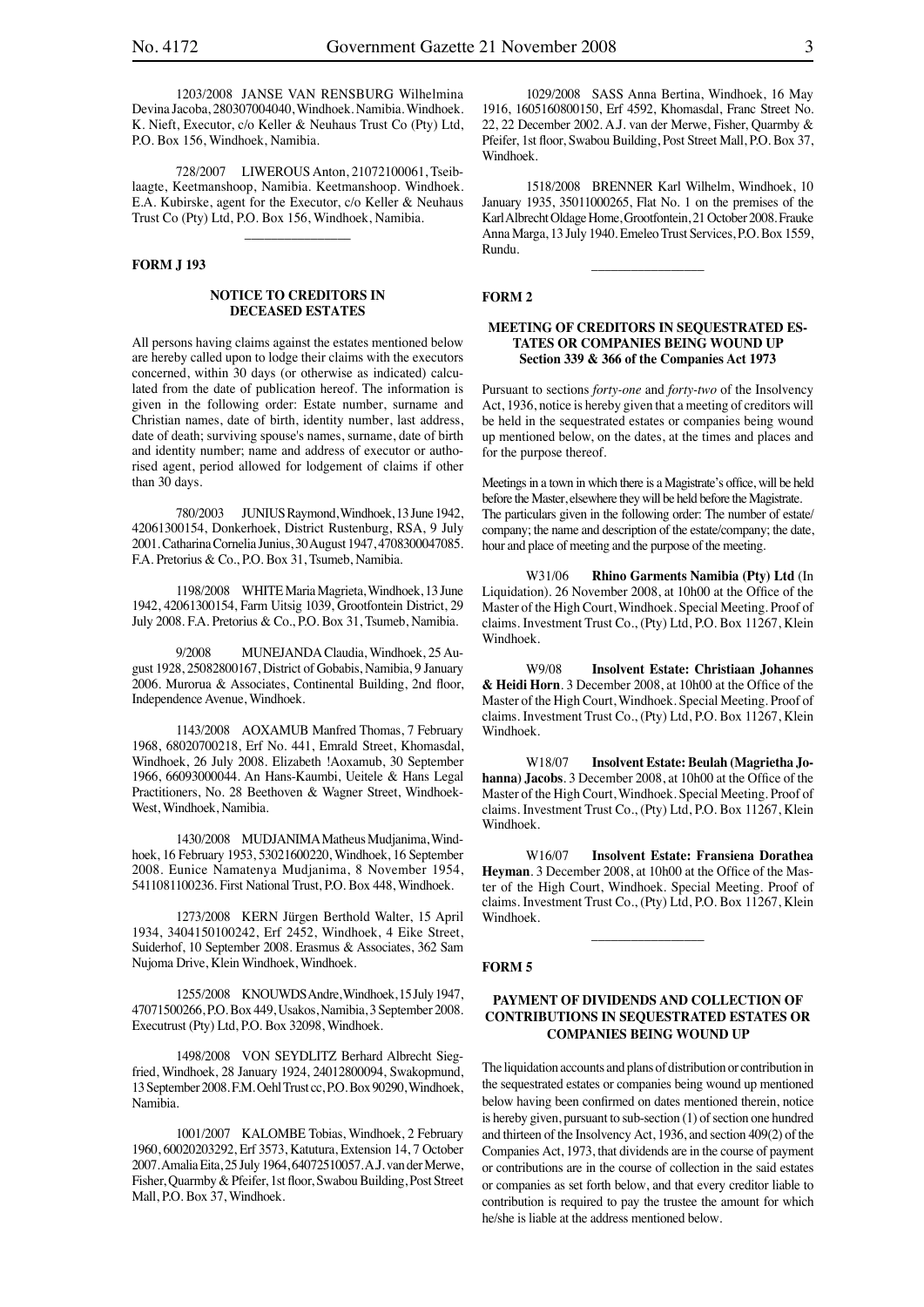The particulars are given in the following order: Number of estate or company; name and description of estate or company; date when account confirmed; whether a dividend is being paid or contribution collected or both; name and address of Trustee or Liquidator.

W7/07 **Aquatic Fishing (Pty) Ltd** (In Liquidation). 6 November 2008. Dividens paid to Concurrent Creditors. Second and Final Liquidation and Distribution Account. D.J. Bruni and I.R. McLaren, Liquidators, Investment Trust Company (Pty.) Ltd., P.O. Box 11267, Klein Windhoek.

 $\overline{\phantom{a}}$  , which is a set of the set of the set of the set of the set of the set of the set of the set of the set of the set of the set of the set of the set of the set of the set of the set of the set of the set of th

### **IN THE HIGH COURT OF NAMIBIA**

**CASE NO: A 306/2008**

### **AT WINDHOEK, FRIDAY, 31ST OCTOBER 2008**

### **BEFORE THE HONOURABLE MR JUSTICE SWANE-POEL, ACTING**

In the *Ex Parte* application of:

### **ARTITUDE FRAMING CLOSE**

**CORPORATION** Applicant (for its liquidation)

Having heard Mr. Potgieter, Counsel for the Applicant and having read the Notice of Motion and other documents filed of record:

### **IT IS ORDERED**

- 1. That the applicant be placed under provisional order of liquidation in the hands of the Master of the above Honourable Court.
- 2. That a Rule Nisi be issued calling upon all interested parties to show cause (if any) to the above Honourable Court on a date and time to be determined by the Registrar of the above Honourable Court, why:
	- (a) The applicant should not be placed under final order of liquidation into the hands of the Master of the above Honourable Court.
	- (b) The costs of this application should not be costs in the liquidation.
- 3. That service of the Rule Nisi be effected as follows:
	- (a) By serving a copy of thereof on the applicant's principle place of business, and
	- (b) Publishing a copy thereof in one edition of the *Government Gazette* and *The Namibian newspaper*.

### BY ORDER OF THE COURT

### REGISTRAR

To: Fisher Quarmby & Pfeifer

### **IN THE MAGISTRATE'S COURT FOR THE DISTRICT OF WINDHOEK**

 $\overline{\phantom{a}}$  , where  $\overline{\phantom{a}}$ 

### **HELD AT WINDHOEK CASE NO. 8572/007**

In the matter between

### **STANDARD BANK NAMIBIA LTD** Plaintiff

and

### **YOLANDA ANNELIN BEUKES** Defendant

### **NOTICE OF SALE IN EXECUTION OF IMMOVABLE PROPERTY**

In Execution of a Judgment of the above Honourable Court in the above mentioned suit, a sale will be held on **THURSDAY, 11 DECEMBER 2008** at **10h00** at ERF 1026, BLOCK B, REHOBOTH, REPUBLIC OF NAMIBIA, of the undermentioned immovable property of the Defendant:

| <b>CERTAIN:</b> | Erf 1026, Block B, Rehoboth                                  |
|-----------------|--------------------------------------------------------------|
| SITUATED:       | In the Municipality of Rehoboth<br>Registration Division "M" |
| HELD BY:        | <b>BOND 738/2004</b>                                         |

### **CONDITIONS OF SALE:**

- 1. The sale is subject to the provisions of the Magistrate's Court Act No. 32 of 1944, as amended, and the property will be sold "voetstoots' according to the existing title deed.
- 2. 10% of the purchase price to be paid in cash on the date of the sale, the balance together with interest thereon at 20% against transfer, which transfer shall be given without delay.
- 3. The full Conditions of Sale will be read out by the Messenger of Court on the day of the sale, but may be inspected at any time prior to the sale at the offices of the Messenger of Court or at the office of the Plaintiff's attorneys.

DATED at WINDHOEK this 3rd day of NOVEMBER 2008.

 $\overline{\phantom{a}}$  , which is a set of the set of the set of the set of the set of the set of the set of the set of the set of the set of the set of the set of the set of the set of the set of the set of the set of the set of th

ENGLING STRITTER & PARTNERS ATTORNEYS FOR PLAINTIFF 12 LOVE STREET WINDHOEK

### **IN THE HIGH COURT OF NAMIBIA**

**CASE NO: (P) I 2065/2008**

In the matter between:

**STANDARD BANK NAMIBIA LIMITED** Plaintiff

and

### **AGNES IMELDA ANTON** Defendant

### **NOTICE OF SALE IN EXECUTION**

IN EXECUTION of a judgment granted by the above Honourable Court on **10 OCTOBER 2008**, the following immovable property will be sold without reserve and "voetstoots" by the Deputy Sheriff for the district of **WINDHOEK** on **TUES-DAY, 2 DECEMBER 2008** at **11h00** in front of the undermentioned dwelling: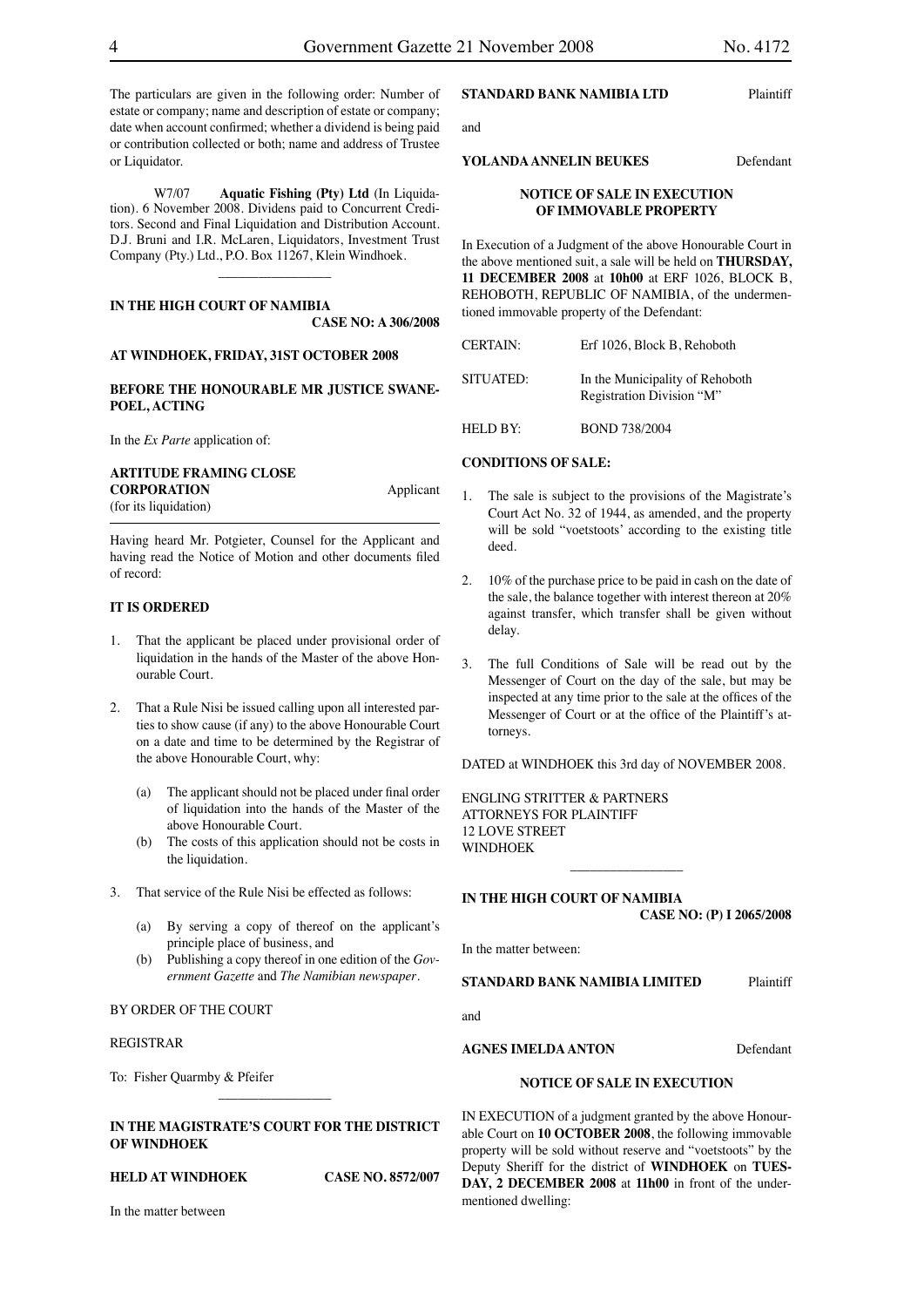| No. 4172                      |                                                                                                                              |                          | Government Gazette 21 November 2008                                                                                          |                                                                   | 5         |
|-------------------------------|------------------------------------------------------------------------------------------------------------------------------|--------------------------|------------------------------------------------------------------------------------------------------------------------------|-------------------------------------------------------------------|-----------|
| <b>CERTAIN:</b>               | Erf No. 6196 (A Portion of Erf 1037),                                                                                        |                          | HELD BY:                                                                                                                     | Deed of Transfer No. T 2171/1997                                  |           |
|                               | Khomasdal, (Extension No. 10)                                                                                                |                          |                                                                                                                              |                                                                   |           |
|                               |                                                                                                                              |                          |                                                                                                                              | IMPROVEMENTS: 1 X GARAGE, 3 X BEDROOMS,                           |           |
| <b>SITUATE:</b>               | In the Municipality of Windhoek                                                                                              |                          |                                                                                                                              | 1 X LIVING ROOM, 1 X KITCHEN,                                     |           |
|                               | Registration Division "K"                                                                                                    |                          |                                                                                                                              | 1 X BATHROOM AND 1 X FAMILY                                       |           |
|                               | Khomas Region                                                                                                                |                          |                                                                                                                              | <b>ROOM</b>                                                       |           |
| <b>MEASURING:</b>             | 333 (three three three) square meters                                                                                        |                          | The "Conditions of Sale in Execution" will lie for inspection<br>at the office of the Messenger of the Court, Walvis Bay and |                                                                   |           |
| HELD BY:                      | Deed of Transfer No. T 1966/1999                                                                                             |                          | under-mentioned address.                                                                                                     | the Plaintiff's Legal Practitioners, Behrens & Pfeiffer, at the   |           |
| <b>SUBJECT:</b>               | To the conditions therein contained                                                                                          |                          |                                                                                                                              |                                                                   |           |
|                               |                                                                                                                              |                          |                                                                                                                              | DATED at WINDHOEK on this 5th day of NOVEMBER                     |           |
|                               | IMPROVEMENTS: main bedroom en-suite (shower, toilet                                                                          |                          | 2008.                                                                                                                        |                                                                   |           |
|                               | washbasin)                                                                                                                   |                          |                                                                                                                              |                                                                   |           |
|                               | 2 x bedrooms                                                                                                                 |                          | <b>BEHRENS &amp; PFEIFFER</b>                                                                                                |                                                                   |           |
|                               | 1 x lounge                                                                                                                   |                          | R.P. BEHRENS                                                                                                                 |                                                                   |           |
|                               | 1 x kitchen                                                                                                                  |                          |                                                                                                                              | LEGAL PRACTITIONER FOR PLAINTIFF                                  |           |
|                               | 1 x separate toilet                                                                                                          |                          | 2ND FLOOR, SUITE 203                                                                                                         |                                                                   |           |
|                               | bathroom (bath, washbasin)                                                                                                   |                          | MAERUA PARK BLDG.                                                                                                            |                                                                   |           |
|                               |                                                                                                                              |                          | <b>CENTAURUS ROAD</b>                                                                                                        |                                                                   |           |
|                               | The "Conditions of Sale in Execution" will lie for inspec-                                                                   |                          | <b>WINDHOEK</b>                                                                                                              |                                                                   |           |
|                               | tion at the office of the Deputy Sheriff, Windhoek and at<br>the Plaintiff's Legal Practitioners, Behrens & Pfeiffer, at the |                          |                                                                                                                              |                                                                   |           |
| under-mentioned address.      |                                                                                                                              |                          |                                                                                                                              | IN THE HIGH COURT OF NAMIBIA                                      |           |
|                               |                                                                                                                              |                          |                                                                                                                              | CASE NO: (P) I 2143/2004                                          |           |
|                               | DATED at WINDHOEK on this 5th day of NOVEMBER                                                                                |                          |                                                                                                                              |                                                                   |           |
| 2008.                         |                                                                                                                              |                          | In the matter between:                                                                                                       |                                                                   |           |
|                               |                                                                                                                              |                          |                                                                                                                              |                                                                   |           |
| <b>BEHRENS &amp; PFEIFFER</b> |                                                                                                                              |                          |                                                                                                                              | MOBILE TELECOMMUNICATIONS                                         | Plaintiff |
| R.P. BEHRENS                  | LEGAL PRACTITIONER FOR PLAINTIFF                                                                                             |                          | <b>LIMITED</b>                                                                                                               |                                                                   |           |
| 2ND FLOOR, SUITE 203          |                                                                                                                              |                          | and                                                                                                                          |                                                                   |           |
| MAERUA PARK BLDG.             |                                                                                                                              |                          |                                                                                                                              |                                                                   |           |
| <b>CENTAURUS ROAD</b>         |                                                                                                                              |                          |                                                                                                                              | <b>SURGE WALDEMAR WANTENAAR</b>                                   | Defendant |
| <b>WINDHOEK</b>               |                                                                                                                              |                          |                                                                                                                              |                                                                   |           |
|                               |                                                                                                                              |                          |                                                                                                                              | <b>NOTICE OF SALE IN EXECUTION -</b><br><b>IMMOVABLE PROPERTY</b> |           |
|                               | IN THE MAGISTRATE'S COURT FOR THE DISTRICT                                                                                   |                          |                                                                                                                              |                                                                   |           |
| OF WALVIS BAY                 |                                                                                                                              |                          |                                                                                                                              | IN EXECUTION OF A JUDGMENT of the High Court of                   |           |
|                               |                                                                                                                              |                          |                                                                                                                              | Namibia, given on 24 November 2004 in the abovementioned          |           |
| <b>HELD AT WALVIS BAY</b>     |                                                                                                                              | <b>CASE NO: 688/2008</b> |                                                                                                                              | case, a judicial sale by public auction will be held on 11        |           |
|                               |                                                                                                                              |                          |                                                                                                                              | December 2008 at 08H30 in front of the Magistrate's Court         |           |
| In the matter between:        |                                                                                                                              |                          |                                                                                                                              | Keetmanshoop, Republic of Namibia, of the following:              |           |
|                               | STANDARD BANK NAMIBIA LIMITED                                                                                                | Plaintiff                | <b>CERTAIN:</b>                                                                                                              | Erf 945 (a portion of Erf 905)                                    |           |
|                               |                                                                                                                              |                          |                                                                                                                              | Keetmanshoop                                                      |           |
| and                           |                                                                                                                              |                          |                                                                                                                              |                                                                   |           |
|                               |                                                                                                                              |                          | SITUATED:                                                                                                                    | In the Municipality Karas                                         |           |
| PIETER ANDRIES DE WITT T/A    |                                                                                                                              |                          |                                                                                                                              | Registration Division "T"                                         |           |
| P & Z JOINERY & MAINTENANCE   |                                                                                                                              | Defendant                |                                                                                                                              |                                                                   |           |

### **NOTICE OF SALE IN EXECUTION**

IN EXECUTION of a judgment granted by the above Honourable Court on **25 JUNE 2008**, the following immovable property will be sold without reserve and "voetstoots" by the Messenger of the Court for the district of **WALVIS BAY** on **FRIDAY, 28 NOVEMBER 2008** AT **12H00** IN FRONT OF THE UNDER-MENTIONED PROPERTY:

| <b>CERTAIN:</b> | Erf No. 350, Meersig |
|-----------------|----------------------|
|-----------------|----------------------|

- SITUATE: In the Municipality of Walvis Bay Registration Division "F" Erongo Region
- MEASURING: 1000 (one nil nil nil) square metres

1 X Double garage

MEASURING:

respect is guaranteed): 3 x Bedrooms 1 X Veranda room 1 X Bathroom 1 X Kitchen 1 X Lounge 1 X T.V. room 1 X Toilet

 $1243m<sup>2</sup>$  (one two four three) square

metres

HELD BY: Deed of Transfer No. T 7339/1995

The property consist of the following (although nothing in this

- 1 X 'Afdak'
- 1 X Veranda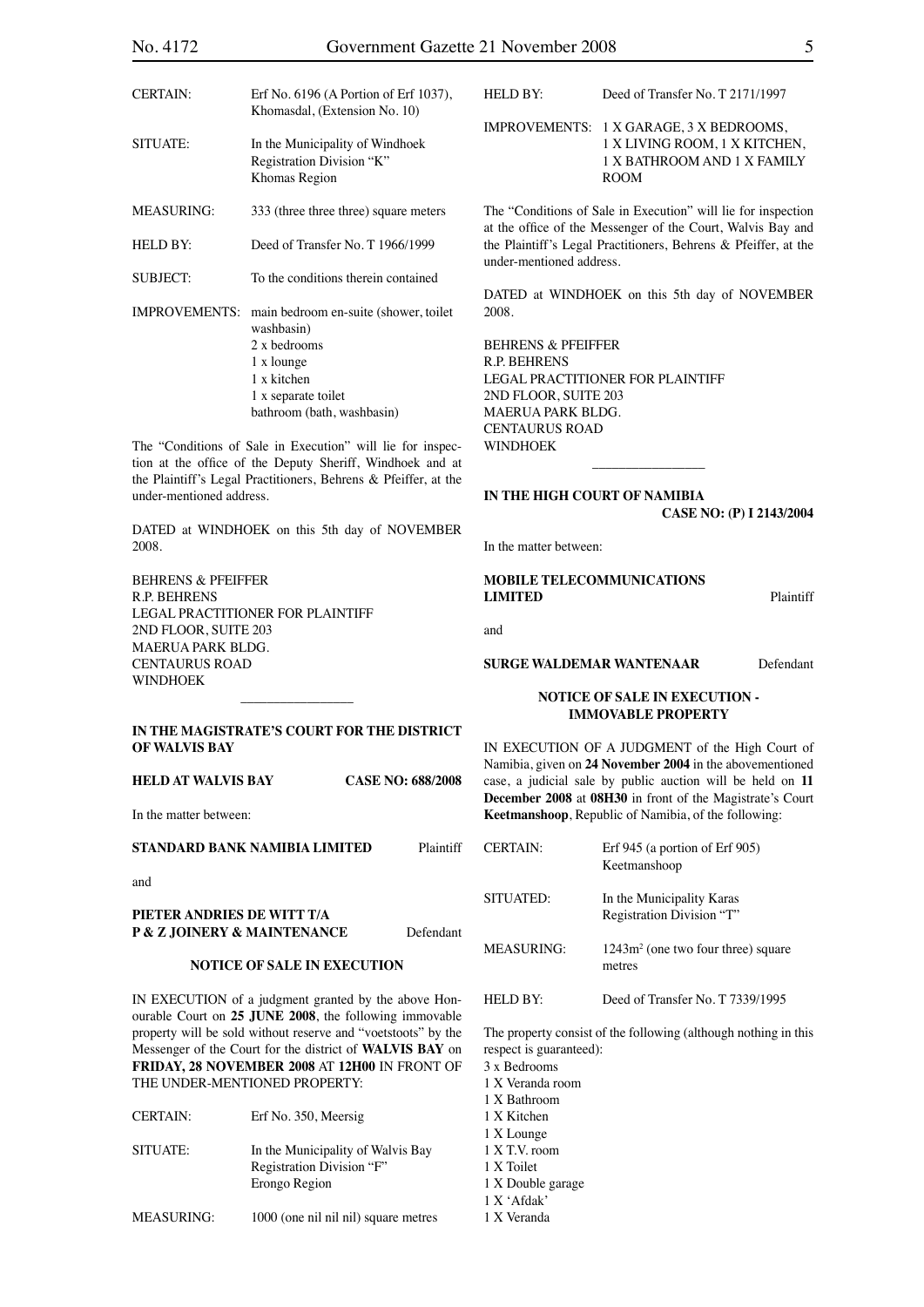The property will be sold by the Deputy-Sheriff to the highest bidder subject to the conditions of sale.

The conditions of sale to be read out by the Deputy Sheriff at the time of the sale and which conditions may be inspected prior to the sale at the offices of the Deputy Sheriff of Keetmanshoop, the Magistrate's Court Keetmanshoop, and at the offices of LorentzAngula Inc., 3rd Floor, Unit 4, Ausspann Plaza, Dr. Agostinho Neto Street Windhoek.

Dated at Windhoek this 10th day of November 2008.

E.H.T. ANGULA LORENTZ ANGULA INC. LEGAL PRACTITIONERS FOR THE PLAINTIFF 3RD FLOOR, UNIT 4, AUSSPANN PLAZA DR. AGOSTINHO NETO STREET WINDHOEK

 $\overline{\phantom{a}}$  , which is a set of the set of the set of the set of the set of the set of the set of the set of the set of the set of the set of the set of the set of the set of the set of the set of the set of the set of th

**IN THE HIGH COURT OF NAMIBIA**

**CASE NO. I 2340/07**

In the matter between

**FIRST NATIONAL BANK OF NAMIBIA LIMITED** Plaintiff

and

**STADEN KWENANI SISINZI** Defendant

### **NOTICE OF SALE IN EXECUTION OF IMMOVABLE PROPERTY**

In execution of a Judgment of the Honourable Court in the abovementioned suit, a sale will be held on **5 DECEMBER** at **10H30**, AT ERF 2190 (PORTION OF ERF 1996), KATIMA MULILO, REPUBLIC OF NAMIBIA.

- CERTAIN: Erf 2190 (Portion of Erf 1996)
- SITUATED: In the Municipality of Katima Mulilo Registration Division "B"
- BONDS: First National Bank Bond N\$141 296.39 Plus interest at 15.25% as from 30th September 2008 until date of payment.

### ALLEDGED IMPROVEMENTS:

One dwelling house 2 bedrooms, 1 x bathroom, kitchen, lounge.

- 1. The sale is subject to the provision of the High Court Act No 16 of 1990, as amended and the property will be sold "voetstoots" according to the existing title deed.
- 2. Ten percent (10%) of the purchase price is to be paid in cash on the date of the sale, the balance together with interest at a rate of 20% per annum as from the date of the Sale in Execution to the date of registration, both dates inclusive, is to be paid against transfer, to be secured by a Bank or Building Society or other acceptable Guarantee to be furnished to the Deputy Sheriff within fourteen (14) days after the date of Sale in Execution.

3. The complete Conditions of Sale will be read out at the time of the sale, but may be inspected beforehand at the offices of the Deputy Sheriff, Katima Mulilo.

DATED at WINDHOEK this 7th day of NOVEMBER 2008.

 $\overline{\phantom{a}}$  , which is a set of the set of the set of the set of the set of the set of the set of the set of the set of the set of the set of the set of the set of the set of the set of the set of the set of the set of th

SUZANNE P PRINS ATTORNEY FOR THE PLAINTIFF

### **IN THE HIGH COURT OF NAMIBIA**

**CASE NO. I 1021/07**

In the matter between

### **FIRST NATIONAL BANK OF NAMIBIA LIMITED** Plaintiff

and

### **ZUBETH JOHANNA MORKEL** Defendant

### **NOTICE OF SALE IN EXECUTION**

### **OF IMMOVABLE PROPERTY**

In execution of a Judgment of the Honourable Court in the abovementioned suit, a sale will be held on **4 DECEMBER 2008** at **10h00**, AT THE MAGISTRATE'S COURT IN RE-HOBOTH.

| <b>CERTAIN:</b> | Erf 497, Block D                                                                                              |
|-----------------|---------------------------------------------------------------------------------------------------------------|
| SITUATED:       | In The Municipality Of Rehoboth                                                                               |
| <b>BONDS:</b>   | First National Bank Namibia Limited<br>N\$ 200 496.00<br>First National Bank Namibia Limited<br>N\$ 95 000.00 |

Plus interest to date of payment.

### ALLEDGED IMPROVEMENTS:

LOUNGE/KITCHEN, 3 x BEDROOMS, 1 x BATHROOM, 1 x GARAGE

- 1. The sale is subject to the provision of the High Court Act No. 16 of 1990, as amended and the property will be sold "voetstoots" according to the existing title deed.
- 2. Ten percent (10%) of the purchase price is to be paid in cash on the date of the sale, the balance together with interest at a rate of 20% per annum as from the date of the Sale in Execution to the date of registration, both dates inclusive, is to be paid against transfer, to be secured by a Bank or Building Society or other acceptable Guarantee to be furnished to the Deputy Sheriff within fourteen (14) days after the date of Sale in Execution.
- The complete Conditions of Sale will be read out at the time of the sale, but may be inspected beforehand at the offices of the Deputy Sheriff, REHOBOTH.

DATED at WINDHOEK this 10th day of NOVEMBER 2008

 $\overline{\phantom{a}}$  , where the contract of the contract of the contract of the contract of the contract of the contract of the contract of the contract of the contract of the contract of the contract of the contract of the contr

SUZANNE P PRINS ATTORNEY FOR THE PLAINTIFF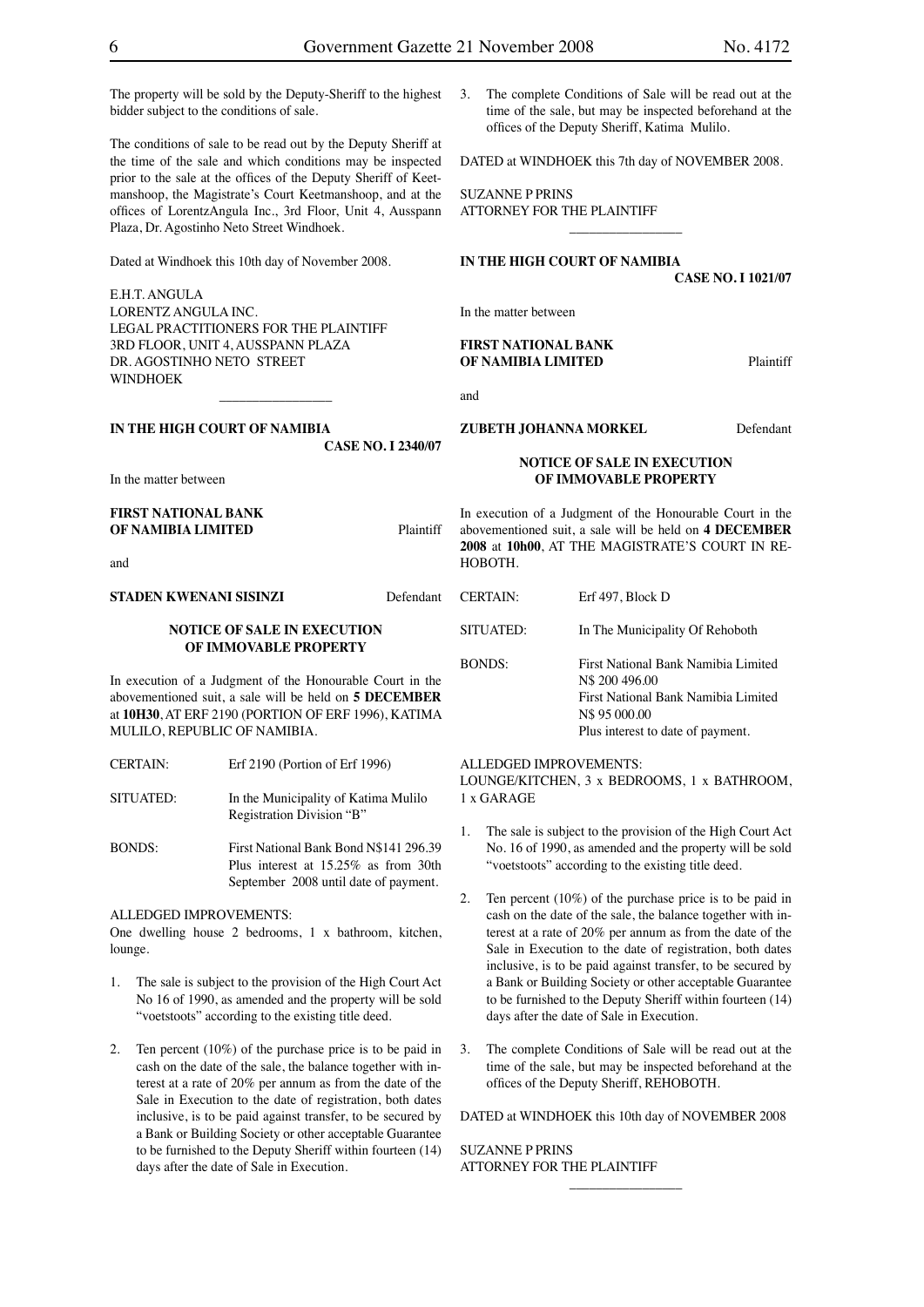### **IN THE MAGISTRATE'S COURT OF WINDHOEK**

| <b>HELD AT WINDHOEK</b>            | CASE NO.: 4185/2008 |
|------------------------------------|---------------------|
| In the matter between:             |                     |
| <b>NATIONAL HOUSING ENTERPRISE</b> | <b>Plaintiff</b>    |
| and                                |                     |

### **FREDRIKA VAN DER WESTHUIZEN** Defendant

#### **NOTICE OF SALE IN EXECUTION**

In execution of a Judgment granted by the above Honourable Court, the following property will be sold by public auction by the Messenger of Court of **Windhoek** on **8 December 2008, 10h00** in front of the Magistrate's Court, Mungunda Street, Katutura, Windhoek, Republic of Namibia,

| <b>CERTAIN:</b> | Erf No. 3843, Katutura, Extension<br>No. 2                                    |
|-----------------|-------------------------------------------------------------------------------|
| SITUATE:        | In the Municipality of Windhoek<br>Registration Division "K"<br>Khomas Region |
| MEASURING:      | 371 (three seven one) square meters                                           |
| HELD BY:        | Deed of Transfer T 4099/2000                                                  |
| IMPROVEMENTS:   | Single storey dwelling consisting of:<br>Lounge, Kitchen, 2 Bedrooms,         |

#### **CONDITIONS OF SALE:**

1. The Sale is subject to provisions of the Magistrate's Court Act No. 32 of 1944, as amended, and the property will be sold "voetstoots" according to the existing title deed.

1 Shower with WC (outside)

2. The complete Conditions of Sale will be read out at the time of the sale, and may be inspected beforehand at the offices of the Plaintiff and Plaintiff's attorney at the undermentioned address, as also at the offices of the Messenger of Court, Windhoek,

DATED at WINDHOEK on the 6th day of NOVEMBER 2008.

J C VAN WYK LEGAL PRACTITIONER FOR PLAINTIFF 18 LOVE STREET P.O. BOX 3273 **WINDHOEK** 

### **IN THE MAGISTRATE'S COURT OF WINDHOEK**

\_\_\_\_\_\_\_\_\_\_\_\_\_\_\_\_\_

| <b>HELD AT WINDHOEK</b>     | <b>CASE NO.: 4190/2008</b> |
|-----------------------------|----------------------------|
| In the matter between:      |                            |
| NATIONAL HOUSING ENTERPRISE | Plaintiff                  |
| and                         |                            |

**JEKONIA KAVERU** Defendant

### **NOTICE OF SALE IN EXECUTION**

In execution of a Judgment granted by the above Honourable Court, the following property will be sold by public auction by the Messenger of Court of **Windhoek** on **8 December 2008, 10h00** in front of the Magistrate's Court, Mungunda Street, Katutura, Windhoek, Republic of Namibia.

| <b>CERTAIN:</b>      | Erf No. 1946, Katutura, Extension<br>No. 10                                                 |
|----------------------|---------------------------------------------------------------------------------------------|
| SITUATE:             | In the Municipality of Windhoek<br>Registration Division "K"<br>Khomas Region               |
| MEASURING:           | 265 (two six five) square meters                                                            |
| $HEL$ D $BY:$        | Deed of Transfer T 3713/1999                                                                |
| <b>IMPROVEMENTS:</b> | Single storey dwelling consisting of:<br>Lounge, Kitchen, 2 Bedrooms,<br>1 Bathroom with WC |

### **CONDITIONS OF SALE:**

- 1. The Sale is subject to provisions of the Magistrate's Court Act No. 32 of 1944, as amended, and the property will be sold "voetstoots" according to the existing title deed.
- 2. The complete Conditions of Sale will be read out at the time of the sale, and may be inspected beforehand at the offices of the Plaintiff and Plaintiff's attorney at the undermentioned address, as also at the offices of the Messenger of Court, Windhoek,

DATED at WINDHOEK on the 6th day of NOVEMBER 2008.

JC VAN WYK LEGAL PRACTITIONER FOR PLAINTIFF 18 LOVE STREET P.O. BOX 3273 WINDHOEK

### **IN THE MAGISTRATE'S COURT OF WINDHOEK**

 $\overline{\phantom{a}}$  , where  $\overline{\phantom{a}}$ 

| <b>HELD AT WINDHOEK</b> | <b>CASE NO.: 4193/2008</b> |
|-------------------------|----------------------------|
|                         |                            |

In the matter between:

**NATIONAL HOUSING ENTERPRISE** Plaintiff

and

### **VETJITUAVI ERWIN KUVARE** Defendant

### **NOTICE OF SALE IN EXECUTION**

In execution of a Judgment granted by the above Honourable Court, the following property will be sold by public auction by the Messenger of Court of **Windhoek** on **8 December 2008, 10h00** in front of the Magistrate's Court, Mungunda Street, Katutura, Windhoek, Republic of Namibia.

| <b>CERTAIN:</b> | Erf No. $9532$ (A Portion of Erf $9197$ ), |
|-----------------|--------------------------------------------|
|                 | Katutura, Extension No. 16                 |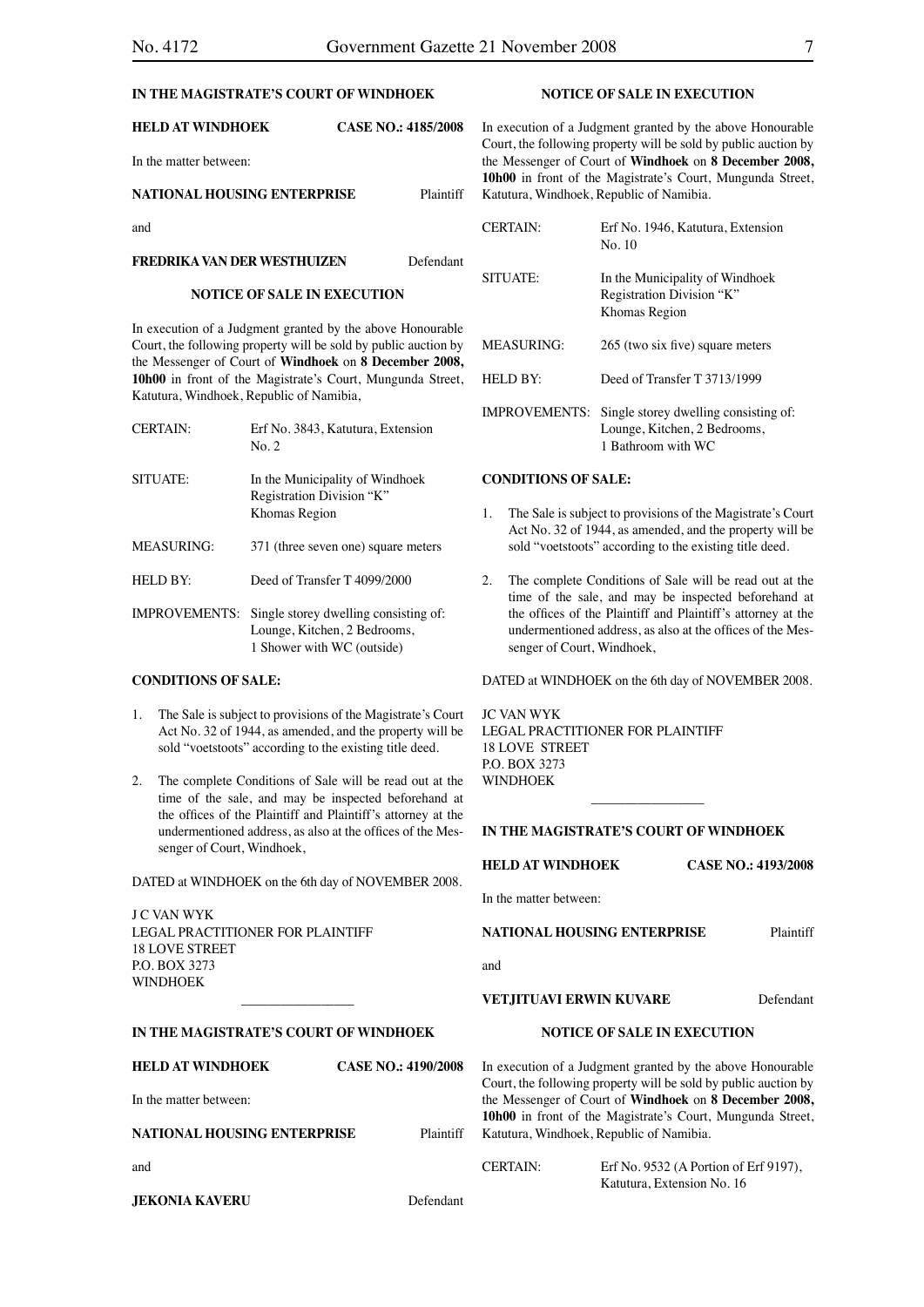| SITUATE:                                                                                                                                                                                                                                                   | In the Municipality of Windhoek<br>Registration Division "K"<br>Khomas Region                                                 | <b>CONDITIONS OF SALE:</b><br>1.                                                                                                                                                                                 | The Sale is subject to provisions of the Magistrate's Court                                                                                                                             |           |  |
|------------------------------------------------------------------------------------------------------------------------------------------------------------------------------------------------------------------------------------------------------------|-------------------------------------------------------------------------------------------------------------------------------|------------------------------------------------------------------------------------------------------------------------------------------------------------------------------------------------------------------|-----------------------------------------------------------------------------------------------------------------------------------------------------------------------------------------|-----------|--|
| <b>MEASURING:</b>                                                                                                                                                                                                                                          | 364 (three six four) square meters                                                                                            |                                                                                                                                                                                                                  | Act No. 32 of 1944, as amended, and the property will be<br>sold "voetstoots" according to the existing title deed.                                                                     |           |  |
| <b>HELD BY:</b>                                                                                                                                                                                                                                            | Deed of Transfer T 1215/2002                                                                                                  | The complete Conditions of Sale will be read out at the<br>2.                                                                                                                                                    |                                                                                                                                                                                         |           |  |
| IMPROVEMENTS: Single storey dwelling consisting of:<br>Lounge, Kitchen, 1 Bedroom,<br>1 Bathroom with WC                                                                                                                                                   |                                                                                                                               | time of the sale, and may be inspected beforehand at<br>the offices of the Plaintiff and Plaintiff's attorney at the<br>undermentioned address, as also at the offices of the Mes-<br>senger of Court, Windhoek. |                                                                                                                                                                                         |           |  |
| <b>CONDITIONS OF SALE:</b>                                                                                                                                                                                                                                 |                                                                                                                               | DATED at WINDHOEK on the 6th day of NOVEMBER 2008.                                                                                                                                                               |                                                                                                                                                                                         |           |  |
| 1.<br>The Sale is subject to provisions of the Magistrate's Court<br>Act No. 32 of '1944, as amended, and the property will be<br>sold "voetstoots" according to the existing title deed.<br>The complete Conditions of Sale will be read out at the<br>2. |                                                                                                                               | <b>JC VAN WYK</b><br>LEGAL PRACTITIONER FOR PLAINTIFF<br><b>18 LOVE STREET</b><br>P.O. BOX 3273<br><b>WINDHOEK</b>                                                                                               |                                                                                                                                                                                         |           |  |
|                                                                                                                                                                                                                                                            | time of the sale, and may be inspected beforehand at<br>the offices of the Plaintiff and Plaintiff's attorney at the          |                                                                                                                                                                                                                  |                                                                                                                                                                                         |           |  |
| senger of Court, Windhoek.                                                                                                                                                                                                                                 | undermentioned address, as also at the offices of the Mes-                                                                    | IN THE MAGISTRATE'S COURT OF WINDHOEK                                                                                                                                                                            |                                                                                                                                                                                         |           |  |
|                                                                                                                                                                                                                                                            | DATED at WINDHOEK on the 6th day of NOVEMBER 2008.                                                                            | <b>HELD AT WINDHOEK</b>                                                                                                                                                                                          | <b>CASE NO.: 4189/2008</b>                                                                                                                                                              |           |  |
|                                                                                                                                                                                                                                                            |                                                                                                                               | In the matter between:                                                                                                                                                                                           |                                                                                                                                                                                         |           |  |
| <b>J C VAN WYK</b><br>LEGAL PRACTITIONER FOR PLAINTIFF<br><b>18 LOVE STREET</b><br>P.O. BOX 3273<br><b>WINDHOEK</b>                                                                                                                                        |                                                                                                                               | <b>NATIONAL HOUSING ENTERPRISE</b>                                                                                                                                                                               |                                                                                                                                                                                         | Plaintiff |  |
|                                                                                                                                                                                                                                                            |                                                                                                                               | and                                                                                                                                                                                                              |                                                                                                                                                                                         |           |  |
|                                                                                                                                                                                                                                                            |                                                                                                                               | <b>EGELHARINE HANDUKA</b>                                                                                                                                                                                        | Defendant                                                                                                                                                                               |           |  |
|                                                                                                                                                                                                                                                            | IN THE MAGISTRATE'S COURT OF WINDHOEK                                                                                         |                                                                                                                                                                                                                  | <b>NOTICE OF SALE IN EXECUTION</b>                                                                                                                                                      |           |  |
|                                                                                                                                                                                                                                                            |                                                                                                                               |                                                                                                                                                                                                                  |                                                                                                                                                                                         |           |  |
| <b>HELD AT WINDHOEK</b>                                                                                                                                                                                                                                    | <b>CASE NO.: 890/2008</b>                                                                                                     |                                                                                                                                                                                                                  | In execution of a Judgment granted by the above Honourable                                                                                                                              |           |  |
| In the matter between:                                                                                                                                                                                                                                     |                                                                                                                               |                                                                                                                                                                                                                  | Court, the following property will be sold by public auction by<br>the Messenger of Court of Windhoek on 8 December 2008,<br>10h00 in front of the Magistrate's Court, Mungunda Street, |           |  |
| <b>NATIONAL HOUSING ENTERPRISE</b>                                                                                                                                                                                                                         | Plaintiff                                                                                                                     |                                                                                                                                                                                                                  | Katutura, Windhoek, Republic of Namibia.                                                                                                                                                |           |  |
| and                                                                                                                                                                                                                                                        |                                                                                                                               | <b>CERTAIN:</b>                                                                                                                                                                                                  | Erf No. 6842, Katutura, Extension<br>No. 16                                                                                                                                             |           |  |
| <b>MARTH T UKALENINAWA</b><br><b>SHIKONGO</b>                                                                                                                                                                                                              | Defendant                                                                                                                     | SITUATE:                                                                                                                                                                                                         | In the Municipality of Windhoek                                                                                                                                                         |           |  |
|                                                                                                                                                                                                                                                            | <b>NOTICE OF SALE IN EXECUTION</b>                                                                                            |                                                                                                                                                                                                                  | Registration Division "K"<br>Khomas Region                                                                                                                                              |           |  |
|                                                                                                                                                                                                                                                            | In execution of a Judgment granted by the above Honourable<br>Court, the following property will be sold by public auction by | <b>MEASURING:</b>                                                                                                                                                                                                | 412 (four one two) square meters                                                                                                                                                        |           |  |
|                                                                                                                                                                                                                                                            | the Messenger of Court of Windhoek on 8 December 2008,                                                                        | <b>HELD BY:</b>                                                                                                                                                                                                  | Deed of Transfer T 3851/2006                                                                                                                                                            |           |  |
|                                                                                                                                                                                                                                                            | 10h00 in front of the Magistrate's Court, Mungunda Street,<br>Katutura, Windhoek, Republic of Namibia,                        |                                                                                                                                                                                                                  | IMPROVEMENTS: Single storey dwelling consisting of:<br>Lounge, Kitchen, 3 Bedrooms,                                                                                                     |           |  |
| <b>CERTAIN:</b>                                                                                                                                                                                                                                            | Erf No 2679 (A Portion of Erf 2313,<br>Okuryangava                                                                            |                                                                                                                                                                                                                  | 1 Bathroom with WC                                                                                                                                                                      |           |  |
| SITUATE:                                                                                                                                                                                                                                                   | In the Municipality of Windhoek                                                                                               | <b>CONDITIONS OF SALE:</b>                                                                                                                                                                                       |                                                                                                                                                                                         |           |  |
|                                                                                                                                                                                                                                                            | Registration Division "K"<br>Khomas Region                                                                                    | 1.                                                                                                                                                                                                               | The Sale is subject to provisions of the Magistrate's Court<br>Act No. 32 of 1944, as amended, and the property will be                                                                 |           |  |
| <b>MEASURING:</b>                                                                                                                                                                                                                                          | 418 (four one eight) square meters                                                                                            |                                                                                                                                                                                                                  | sold "voetstoots" according to the existing title deed.                                                                                                                                 |           |  |
| HELD BY:                                                                                                                                                                                                                                                   | Deed of Transfer T 1636/2002<br>Single storey dwelling consisting of:                                                         | 2.                                                                                                                                                                                                               | The complete Conditions of Sale will be read out at the<br>time of the sale, and may be inspected beforehand at<br>the offices of the Plaintiff and Plaintiff's attorney at the         |           |  |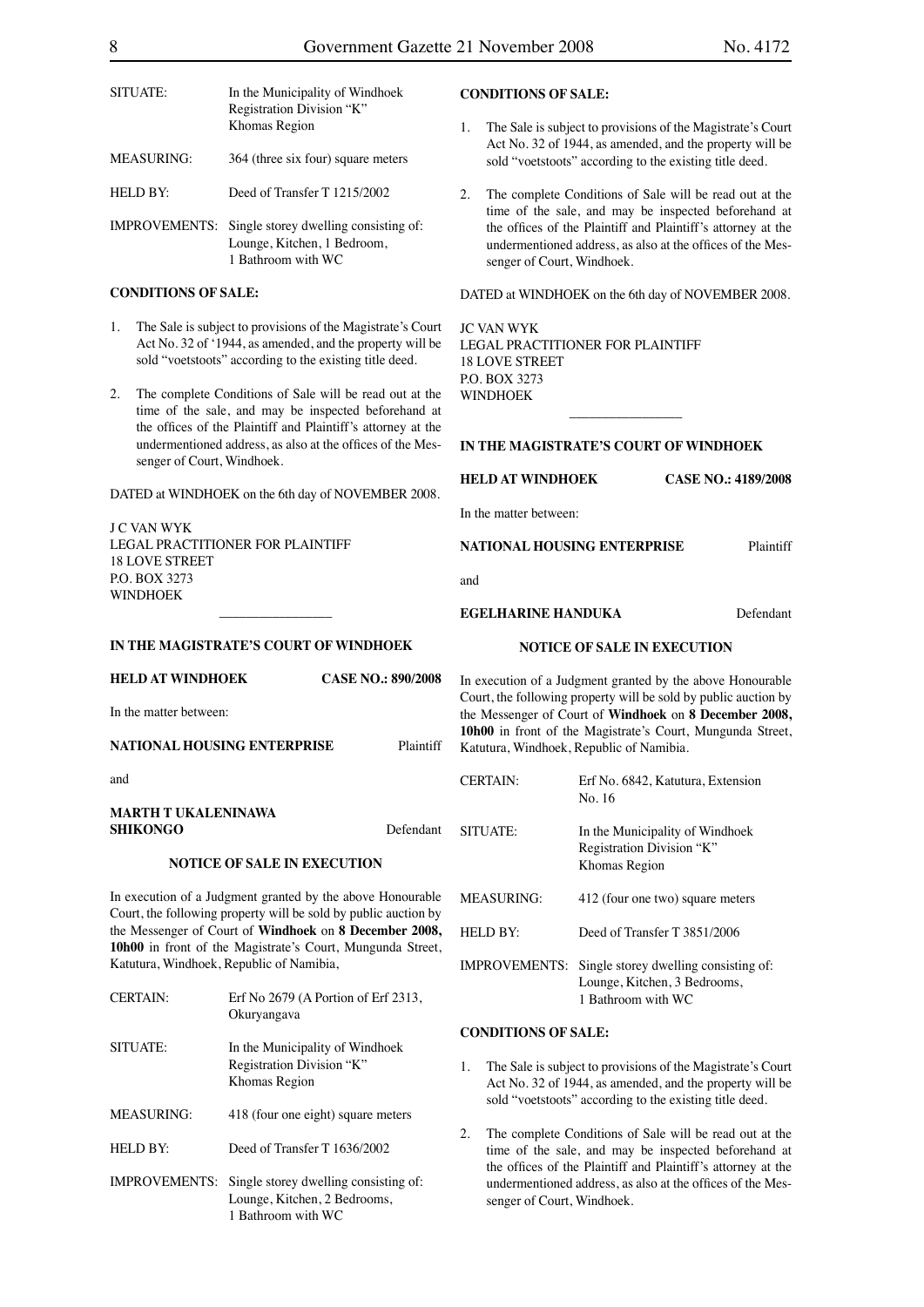| DATED at WINDHOEK on the 6th day of NOVEMBER 2008,                                                                                                                                                                                                                                                                                      |                                                                                                             | IN THE MAGISTRATE'S COURT OF WINDHOEK                                                                                                                                                                                                               |                                                                                                                     |                                                                                                                                                                  |                                                                                                                               |                                    |  |  |
|-----------------------------------------------------------------------------------------------------------------------------------------------------------------------------------------------------------------------------------------------------------------------------------------------------------------------------------------|-------------------------------------------------------------------------------------------------------------|-----------------------------------------------------------------------------------------------------------------------------------------------------------------------------------------------------------------------------------------------------|---------------------------------------------------------------------------------------------------------------------|------------------------------------------------------------------------------------------------------------------------------------------------------------------|-------------------------------------------------------------------------------------------------------------------------------|------------------------------------|--|--|
| JC VAN WYK<br>LEGAL PRACTITIONER FOR PLAINTIFF<br><b>18 LOVE STREET</b><br>P.O. BOX 3273<br><b>WINDHOEK</b>                                                                                                                                                                                                                             |                                                                                                             |                                                                                                                                                                                                                                                     | <b>HELD AT WINDHOEK</b>                                                                                             |                                                                                                                                                                  | <b>CASE NO.: 4191/2008</b>                                                                                                    |                                    |  |  |
|                                                                                                                                                                                                                                                                                                                                         |                                                                                                             | In the matter between:                                                                                                                                                                                                                              |                                                                                                                     |                                                                                                                                                                  |                                                                                                                               |                                    |  |  |
|                                                                                                                                                                                                                                                                                                                                         |                                                                                                             | <b>NATIONAL HOUSING ENTERPRISE</b>                                                                                                                                                                                                                  |                                                                                                                     |                                                                                                                                                                  |                                                                                                                               | Plaintiff                          |  |  |
|                                                                                                                                                                                                                                                                                                                                         |                                                                                                             | IN THE MAGISTRATE'S COURT OF WINDHOEK                                                                                                                                                                                                               |                                                                                                                     | and                                                                                                                                                              |                                                                                                                               |                                    |  |  |
| <b>HELD AT WINDHOEK</b><br><b>CASE NO.: 4192/2007</b>                                                                                                                                                                                                                                                                                   |                                                                                                             | <b>JOHN ALEX MURANDA</b>                                                                                                                                                                                                                            |                                                                                                                     |                                                                                                                                                                  | Defendant                                                                                                                     |                                    |  |  |
|                                                                                                                                                                                                                                                                                                                                         | In the matter between:                                                                                      |                                                                                                                                                                                                                                                     |                                                                                                                     |                                                                                                                                                                  |                                                                                                                               | <b>NOTICE OF SALE IN EXECUTION</b> |  |  |
|                                                                                                                                                                                                                                                                                                                                         |                                                                                                             | <b>NATIONAL HOUSING ENTERPRISE</b>                                                                                                                                                                                                                  | Plaintiff                                                                                                           |                                                                                                                                                                  | In execution of a Judgment granted by the above Honourable<br>Court, the following property will be sold by public auction by |                                    |  |  |
| and                                                                                                                                                                                                                                                                                                                                     |                                                                                                             |                                                                                                                                                                                                                                                     |                                                                                                                     | the Messenger of Court of Windhoek on 8 December 2008,<br>10h00 in front of the Magistrate's Court, Mungunda Street,<br>Katutura, Windhoek, Republic of Namibia. |                                                                                                                               |                                    |  |  |
|                                                                                                                                                                                                                                                                                                                                         | <b>EBEN NJEKERE TUAANDI</b>                                                                                 |                                                                                                                                                                                                                                                     | Defendant                                                                                                           |                                                                                                                                                                  | <b>CERTAIN:</b>                                                                                                               | Erf No. 804, Katutura              |  |  |
| <b>NOTICE OF SALE IN EXECUTION</b><br>In execution of a Judgment granted by the above Honourable<br>Court, the following property will be sold by public auction by<br>the Messenger of Court of Windhoek on 8 December 2008,<br>10h00 in front of the Magistrate's Court, Mungunda Street,<br>Katutura, Windhoek, Republic of Namibia, |                                                                                                             | In the Municipality of Windhoek<br>SITUATE:<br>Registration Division "K"<br>Khomas Region                                                                                                                                                           |                                                                                                                     |                                                                                                                                                                  |                                                                                                                               |                                    |  |  |
|                                                                                                                                                                                                                                                                                                                                         |                                                                                                             |                                                                                                                                                                                                                                                     | <b>MEASURING:</b>                                                                                                   | 261 (two six one) square meters                                                                                                                                  |                                                                                                                               |                                    |  |  |
| <b>CERTAIN:</b><br>Erf No. 9742 (A Portion of Erf 8445),<br>Katutura, Extension No. 15<br>SITUATE:<br>In the Municipality of Windhoek<br>Registration Division "K"<br>Khomas Region                                                                                                                                                     |                                                                                                             |                                                                                                                                                                                                                                                     | HELD BY:                                                                                                            | Deed of Transfer T 4957/2001                                                                                                                                     |                                                                                                                               |                                    |  |  |
|                                                                                                                                                                                                                                                                                                                                         |                                                                                                             |                                                                                                                                                                                                                                                     |                                                                                                                     | IMPROVEMENTS: Single storey dwelling consisting of:<br>Lounge, Kitchen, 2 Bedrooms,                                                                              |                                                                                                                               |                                    |  |  |
|                                                                                                                                                                                                                                                                                                                                         |                                                                                                             | 1 Shower with WC (outside)<br><b>CONDITIONS OF SALE:</b>                                                                                                                                                                                            |                                                                                                                     |                                                                                                                                                                  |                                                                                                                               |                                    |  |  |
|                                                                                                                                                                                                                                                                                                                                         | <b>MEASURING:</b><br>300 (three zero zero) square meters<br>Deed of Transfer T 1100/2002<br><b>HELD BY:</b> |                                                                                                                                                                                                                                                     | The Sale is subject to provisions of the Magistrate's Court<br>1.                                                   |                                                                                                                                                                  |                                                                                                                               |                                    |  |  |
|                                                                                                                                                                                                                                                                                                                                         |                                                                                                             |                                                                                                                                                                                                                                                     | Act No. 32 of 1944, as amended, and the property will be<br>sold "voetstoots" according to the existing title deed. |                                                                                                                                                                  |                                                                                                                               |                                    |  |  |
| IMPROVEMENTS: Single storey dwelling consisting of:<br>Lounge, Kitchen, 2 Bedrooms,<br>1 Bathroom with WC                                                                                                                                                                                                                               |                                                                                                             | The complete Conditions of Sale will be read out at the<br>2.<br>time of the sale, and may be inspected beforehand at<br>the offices of the Plaintiff and Plaintiff's attorney at the<br>undermentioned address, as also at the offices of the Mes- |                                                                                                                     |                                                                                                                                                                  |                                                                                                                               |                                    |  |  |
|                                                                                                                                                                                                                                                                                                                                         | <b>CONDITIONS OF SALE:</b>                                                                                  |                                                                                                                                                                                                                                                     |                                                                                                                     |                                                                                                                                                                  | senger of Court, Windhoek.                                                                                                    |                                    |  |  |
| The Sale is subject to provisions of the Magistrate's Court<br>1.<br>Act no. 32 of 1944, as amended, and the property will be<br>sold "voetstoots" according to the existing title deed.                                                                                                                                                |                                                                                                             |                                                                                                                                                                                                                                                     | DATED at WINDHOEK on the 6th day of NOVEMBER 2008.<br>JC VAN WYK                                                    |                                                                                                                                                                  |                                                                                                                               |                                    |  |  |
| 2.<br>The complete Conditions of Sale will be read out at the<br>time of the sale, and may be inspected beforehand at<br>the offices of the Plaintiff and Plaintiff's attorney at the<br>undermentioned address, as also at the offices of the Mes-                                                                                     |                                                                                                             | Legal Practitioner for Plaintiff<br><b>18 LOVE STREET</b><br>P.O. BOX 3273<br><b>WINDHOEK</b>                                                                                                                                                       |                                                                                                                     |                                                                                                                                                                  |                                                                                                                               |                                    |  |  |

DATED at WINDHOEK on the 6th day of NOVEMBER 2008.

J C VAN WYK LEGAL PRACTITIONER FOR PLAINTIFF 18 LOVE STREET P.O. BOX 3273 WINDHOEK  $\overline{\phantom{a}}$  , where  $\overline{\phantom{a}}$ 

senger of Court, Windhoek.

|  | IN THE MAGISTRATES COURT FOR THE DISTRICT |  |  |  |
|--|-------------------------------------------|--|--|--|
|  | OF SWAKOPMUND                             |  |  |  |

| <b>HELD AT SWAKOPMUND</b> | <b>CASE NO.: 756/08</b> |
|---------------------------|-------------------------|
| In the matter between:    |                         |
| <b>ZE BOTHA</b>           | Plaintiff               |
| and                       |                         |

**P R HAROBES** Defendant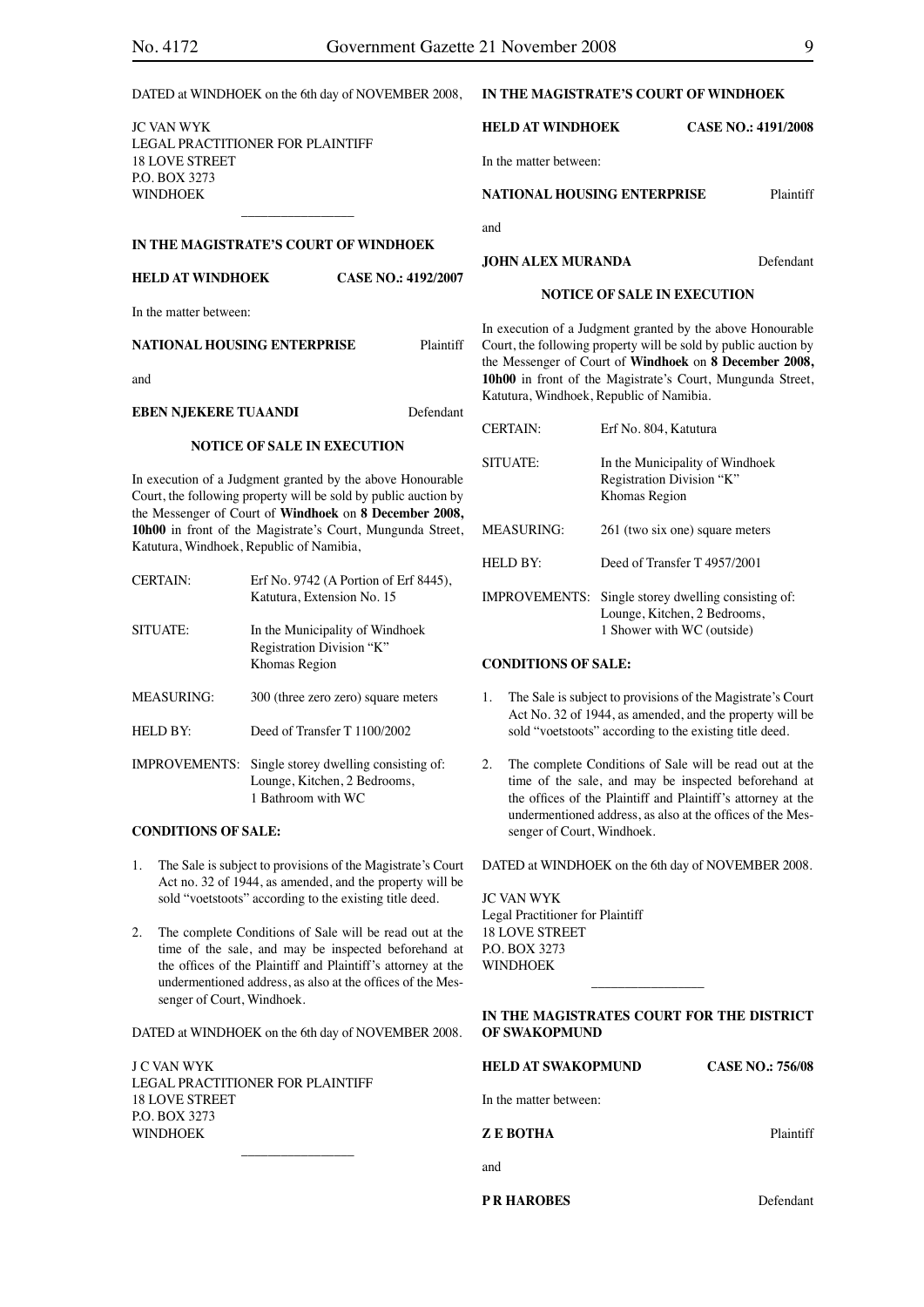### **NOTICE OF SALE IN EXECUTION OF IMMOVABLE PROPERTY**

In the execution of a Judgment granted by the above Honourable Court, the following property will be sold by public auction by the Messenger of Court for the district of **SWA-KOPMUND** on **12 DECEMBER 2008**, at **10h00** at THE MAGISTRATE'S COURT SWAKOPMUND.

| <b>CERTAIN:</b>   | Erf 2161, Mondesa, Swakopmund<br>(Extension 4)                |
|-------------------|---------------------------------------------------------------|
| SITUATE:          | In the Municipality of Swkopmund<br>Registration Division "G" |
| <b>MEASURING:</b> | 220 (Two Two Nil) Square Metres                               |

Alleged improvements: 1 x kitchen, 2 x bedrooms, 1 x bathroom (toilet & shower)

### **CONDITIONS OF SALE:**

- 1. The sale is subject to the terms and conditions of the rules of the Magistrates Court, the property being sold "voetstoots", as it lies and subject to the conditions and servitudes of the existing Title Deed.
- 2. The property shall be sold to the highest bidder
- 3. One-tenth of the purchase price shall be payable immediately after the property is declared to be sold and the balance of the purchase price shall be paybale against registration of transfer.
- 4. The complete conditions of sale will be read out at the time of the sale and may be inspected prior thereto at the offices of the Messenger of the Court for the district of Swakopmund, and at the offices of Kinghorn Associates, at the undermentioned address.

DATED at SWAKOPMUND on 14 NOVEMBER 2008

ATTORNEYS FOR PLAINTIFF KINGHORN ASSOCIATES COURT YARD BUILDING **PO. BOX 1455** SWAKOPMUND

### **THE ALIENS ACT, 1937 NOTICE OF INTENTION OF CHANGE OF SURNAME**

 $\overline{\phantom{a}}$  , where  $\overline{\phantom{a}}$ 

I, **VICTORIA JOHANNES**, residing at Erf 2158, Tuinstreet, Shandumbala and unemployed, intend applying to the Minister of Home Affairs for authority under section 9 of the Aliens Act, 1937, to assume the surname **HEITA** for the reasons that my biological father's surname is **HEITA** and his name is Johannes.

I previously bore the name **VICTORIA JOHANNES.**

Any person who objects to my assumption of the said surname of **HEITA** should as soon as may be lodge his or her objection, in writing, with a statement of his or her reasons therefor, with the Magistrate of Windhoek.

**V. JOHANNES P.O. BOX 7643 KATUTURA**

### **THE ALIENS ACT, 1937 NOTICE OF INTENTION OF CHANGE OF SURNAME**

 $\overline{\phantom{a}}$  , where  $\overline{\phantom{a}}$ 

I, **SIMEON HAFENI NDAUMBA KAREL**, residing at Havana Informal Settlement in Windhoek and employed as a mine-worker at Otjzundu, intend applying to the Minister of Home Affairs for authority under section 9 of the Aliens Act, 1937, to assume the surname **KAPUKULU** for the reason that **KAREL** is my father's name which is on my old I.D. I want to use my father's surname **KAPUKULU** which appears on my birth certificate.

I previously bore the name **SIMEON HAFENI NDAUMBA KAREL.**

Any person who objects to my assumption of the said surname of **KAPUKULU** should as soon as may be lodge his or her objection, in writing, with a statement of his or her reasons therefor, with the Magistrate of Windhoek.

**S. H. N. KAREL P.O. BOX 1662 ONDANGWA**

### **THE ALIENS ACT, 1937 NOTICE OF INTENTION OF CHANGE OF SURNAME**

 $\overline{\phantom{a}}$  , where  $\overline{\phantom{a}}$ 

I, **EDWARD JAFET**, residing at Oshakati and employed at Ministry of Safety and Security Services, intend applying to the Minister of Home Affairs for authority under section 9 of the Aliens Act, 1937, to assume the surname **DUMENI** for the reason that **JAFET** is my father's surname and **DUMENI** my surname.

I previously bore the name **EDWARD JAFET.**

Any person who objects to my assumption of the said surname of **DUMENI** should as soon as may be lodge his or her objection, in writing, with a statement of his or her reasons therefor, with the Magistrate of Windhoek.

**E. JAFET P.O. BOX 337 OHANGWENA**

### **THE ALIENS ACT, 1937 NOTICE OF INTENTION OF CHANGE OF SURNAME**

 $\overline{\phantom{a}}$  , where the contract of the contract of the contract of the contract of the contract of the contract of the contract of the contract of the contract of the contract of the contract of the contract of the contr

I, **IKEELWA SHAVUKA**, residing at Rooikop Military Base and employed as a soldier, intend applying to the Minister of Home Affairs for authority under section 9 of the Aliens Act, 1937, to assume the surname **FRANS** for the reason that **SHAVUKA** is my father's name.

I previously bore the name **IKEELWA SHAVUKA.**

Any person who objects to my assumption of the said surname of **FRANS** should as soon as may be lodge his or her objection, in writing, with a statement of his or her reasons therefor, with the Magistrate of Windhoek.

 $\overline{\phantom{a}}$  , where  $\overline{\phantom{a}}$ 

**I. SHAVUKA PRIVATE BAG 5041 ROOIKOP**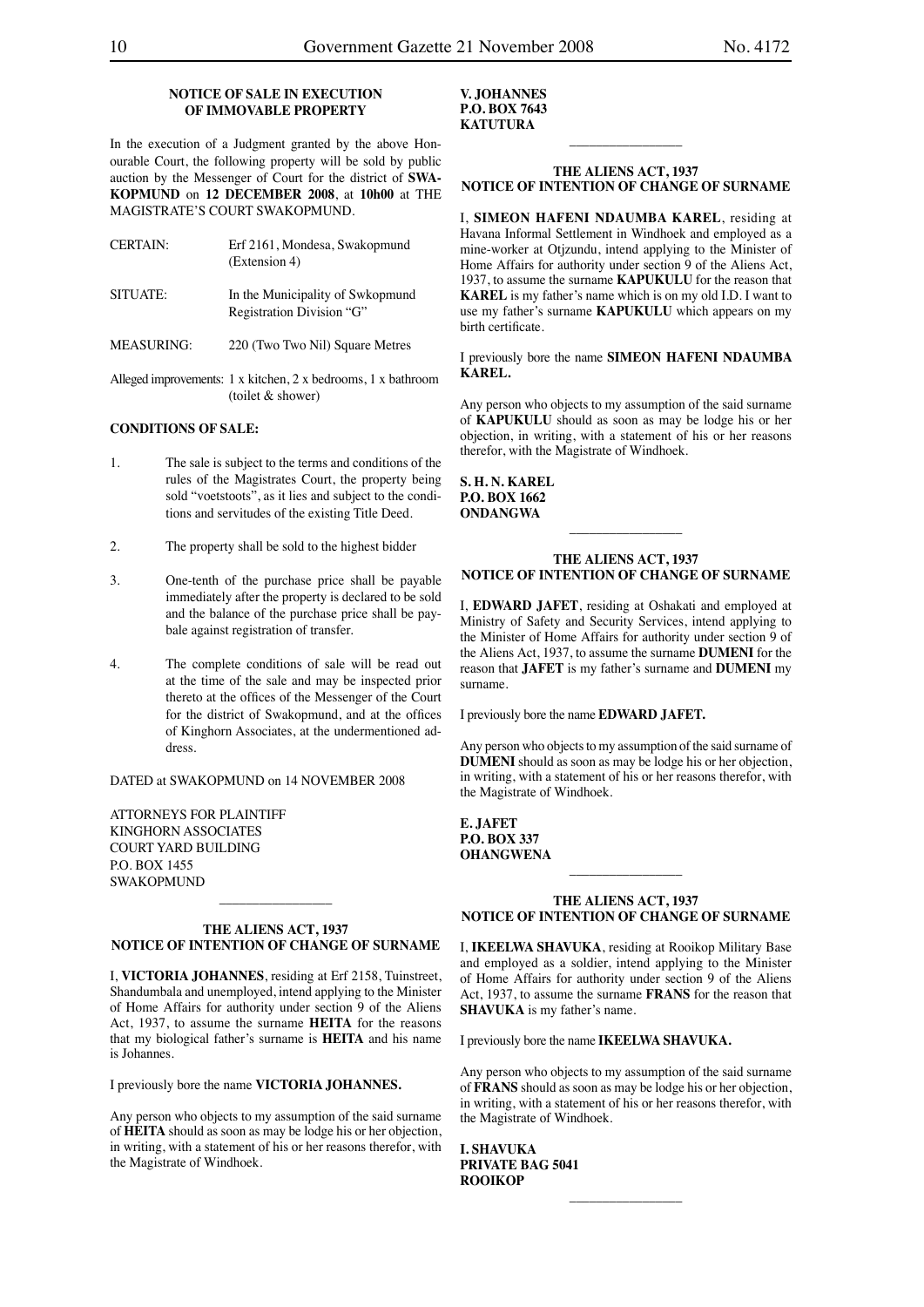### **THE ALIENS ACT, 1937 NOTICE OF INTENTION OF CHANGE OF SURNAME**

I, **ENGELBERT SITEMO DIMBARE**, residing at Divundu Area and employed as a teacher, intend applying to the Minister of Home Affairs for authority under section 9 of the Aliens Act, 1937, to assume the surname **SIYEMO** for the reason that **DIMBARE** is my name and **SIYEMO** is my surname.

I previously bore the name **ENGELBERT SITEMO DIM-BARE.**

Any person who objects to my assumption of the said surname of **SIYEMO** should as soon as may be lodge his or her objection, in writing, with a statement of his or her reasons therefor, with the Magistrate of Windhoek.

### **E.S. DIMBARE P.O. BOX 5060 DIVUNDU**

### **THE ALIENS ACT, 1937 NOTICE OF INTENTION OF CHANGE OF SURNAME**

\_\_\_\_\_\_\_\_\_\_\_\_\_\_\_\_\_

I, **STEFANUS GOWASEB**, residing at Tera Rosa Farm, Khomas Hochland and employed as a labourer, intend applying to the Minister of Home Affairs for authority under section 9 of the Aliens Act, 1937, to assume the surname **NOWASEB** for the reason that it was spelled wrong when I applied for the old I.D.

I previously bore the name **STEFANUS GOWASEB.**

Any person who objects to my assumption of the said surname of **NOWASEB** should as soon as may be lodge his or her objection, in writing, with a statement of his or her reasons therefor, with the Magistrate of Windhoek.

**S. GOWASEB P.O. BOX 527 WINDHOEK**

### **THE ALIENS ACT, 1937 NOTICE OF INTENTION OF CHANGE OF SURNAME**

\_\_\_\_\_\_\_\_\_\_\_\_\_\_\_\_\_

I, **TANIA ZELDA HENNING**, residing at Plot 20, Brakwater and employed as a housewife, intend applying to the Minister of Home Affairs for authority under section 9 of the Aliens Act, 1937, to assume the surname **HENNING-KRIESSBACH** for the reason that I want to combine my surname and my husband's surname.

I previously bore the name **TANIA ZELDA HENNING.**

Any person who objects to my assumption of the said surname of **HENNING-KRIESSBACH** should as soon as may be lodge his or her objection, in writing, with a statement of his or her reasons therefor, with the Magistrate of Windhoek.

**T.Z. HENNING P.O. BOX 21218 WINDHOEK**

### **THE ALIENS ACT, 1937 NOTICE OF INTENTION OF CHANGE OF SURNAME**

\_\_\_\_\_\_\_\_\_\_\_\_\_\_\_\_\_

I, **JONAS MUTUKU**, residing at Nkonke, Rundu and employed as retired teacher, intend applying to the Minister of Home Affairs for authority under section 9 of the Aliens Act, 1937, to assume the surname **HAMUTIMA** for the reason that **JONAS MUTUKA** is my father's full name not the surname.

I previously bore the name **JONAS MUTUKU.**

Any person who objects to my assumption of the said surname of **HAMUTIMA** should as soon as may be lodge his or her objection, in writing, with a statement of his or her reasons therefor, with the Magistrate of Windhoek.

**J. MUTUKU P.O. BOX 2986 WINDHOEK**

### **THE ALIENS ACT, 1937 NOTICE OF INTENTION OF CHANGE OF SURNAME**

 $\overline{\phantom{a}}$  , where  $\overline{\phantom{a}}$ 

I, **ALBERTINA NAMWENE**, residing at Ongula Village and a pensioner, intend applying to the Minister of Home Affairs for authority under section 9 of the Aliens Act, 1937, to assume the surname **AMWEENYE** for the reason that **NAMWENE** was wrongly entered, the correct surname should be **AMWEENYE.**

I previously bore the name **ALBERTINA NAMWENE.**

Any person who objects to my assumption of the said surname of **AMWEENYE** should as soon as may be lodge his or her objection, in writing, with a statement of his or her reasons therefor, with the Magistrate of Windhoek.

**A. NAMWENE P.O. BOX 60307 KATUTURA WINDHOEK**

### **THE ALIENS ACT, 1937 NOTICE OF INTENTION OF CHANGE OF SURNAME**

\_\_\_\_\_\_\_\_\_\_\_\_\_\_\_\_\_

I, **EMANUEL AMAMBO**, residing at Oniiyagaya Village, Oshikoto Region and a pensioner, intend applying to the Minister of Home Affairs for authority under section 9 of the Aliens Act, 1937, to assume the surname **AMOOMO** for the reason that my surname was spelled wrongly at the time I applied for the old I.D.

I previously bore the name **EMANUEL AMAMBO.**

Any person who objects to my assumption of the said surname of **AMOOMO** should as soon as may be lodge his or her objection, in writing, with a statement of his or her reasons therefor, with the Magistrate of Windhoek.

### **E. AMAMBO OMUTHIYA OSHIKOTO REGION**

### **THE ALIENS ACT, 1937 NOTICE OF INTENTION OF CHANGE OF SURNAME**

\_\_\_\_\_\_\_\_\_\_\_\_\_\_\_\_\_

I, **RAUHA SHAPOMO**, residing at Omhagela Oshana Region and unemployed, intend applying to the Minister of Home Affairs for authority under section 9 of the Aliens Act, 1937, to assume the surname **NELULU** for the reasons that it is my husband's surname, but we were only married traditionally.

I previously bore the name **RAUHA SHAPOMO.**

Any person who objects to my assumption of the said surname of **NELULU** should as soon as may be lodge his or her objection, in writing, with a statement of his or her reasons therefor, with the Magistrate of Windhoek.